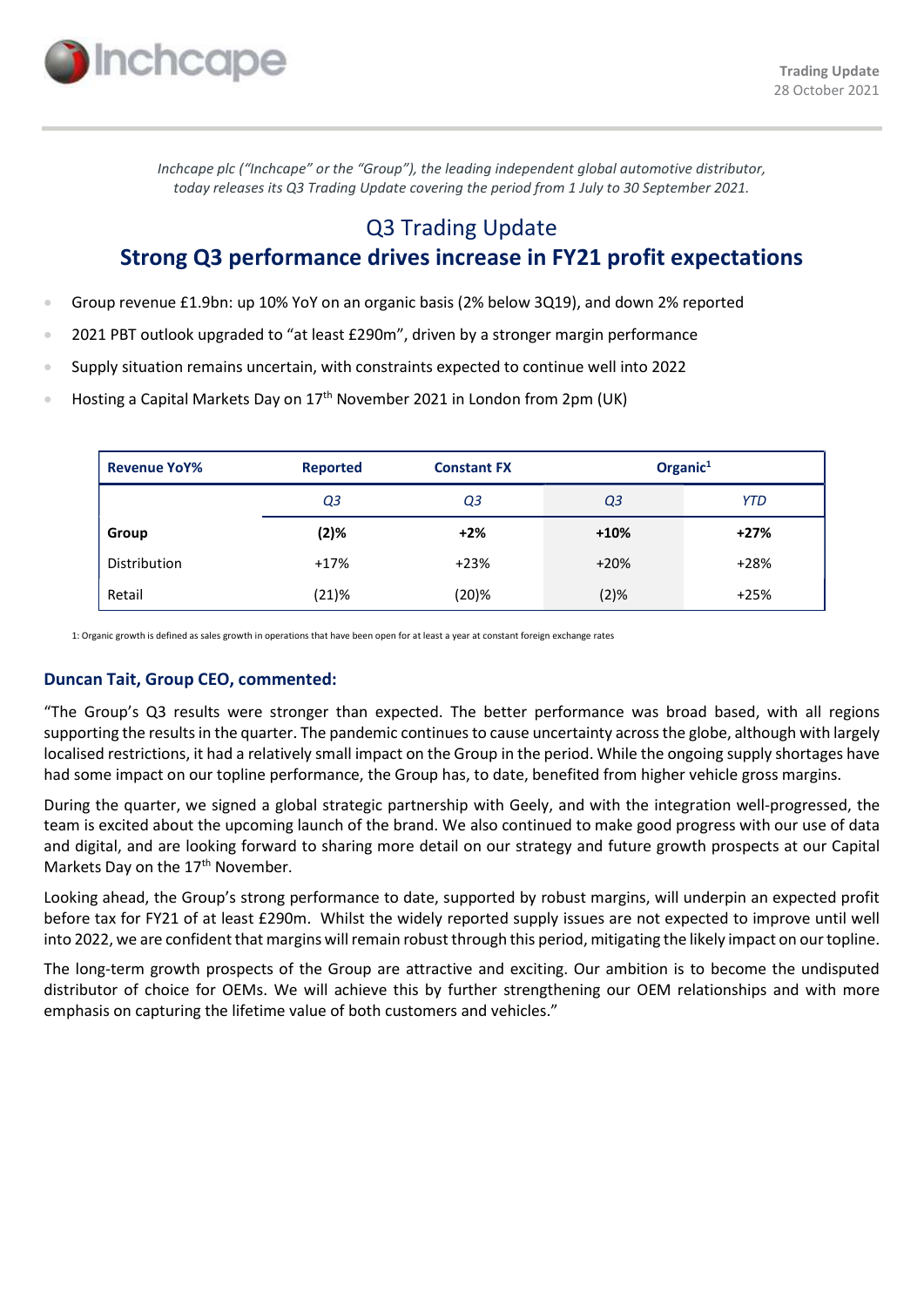# Channel review

The commentary that follows covers the period from 1 July to 30 September 2021. Unless otherwise stated, all figures are quoted on an organic basis<sup>1</sup>.

During the quarter, Group revenue increased 10% year-on-year. Compared to the third quarter of 2019, revenue was 2% lower.

In Distribution, revenue increased 20% year-on-year, but was 5% below the equivalent period in 2019. While both the Europe and Americas & Africa regions generated revenue above 2019 levels, our business in APAC was weighed down by the known impact of the Singapore vehicle licence cycle, and Australasia faced pandemic related restrictions.

In Retail, revenue decreased 2% year-on-year, but was 5% above the equivalent period in 2019. This is a strong performance in the context of the supply constraints that continue to impact many of our OEM partners.

# Distribution Q3 organic revenue YoY%: +20%

### Asia

- Hong Kong revenue grew across all revenue streams (new, used and aftersales)
- Singapore revenue was stable versus Q2, supported by aftersales and used

### Australasia

Topline adversely impacted by supply constraints and localised pandemic related restrictions

### Europe

All markets delivered organic growth above 2019 levels; impact from supply issues towards the end of the quarter

### Americas & Africa

- In Americas, our revenue was above 2019 levels with sales improving sequentially across all major markets
- Our businesses in Africa continued to perform well

# Retail Q3 organic revenue YoY%: (2)%

# UK & Europe

- Performance in the UK was relatively resilient against the backdrop of supply constraints
- Revenue in Russia was above 2019 levels, with growth across all revenue streams